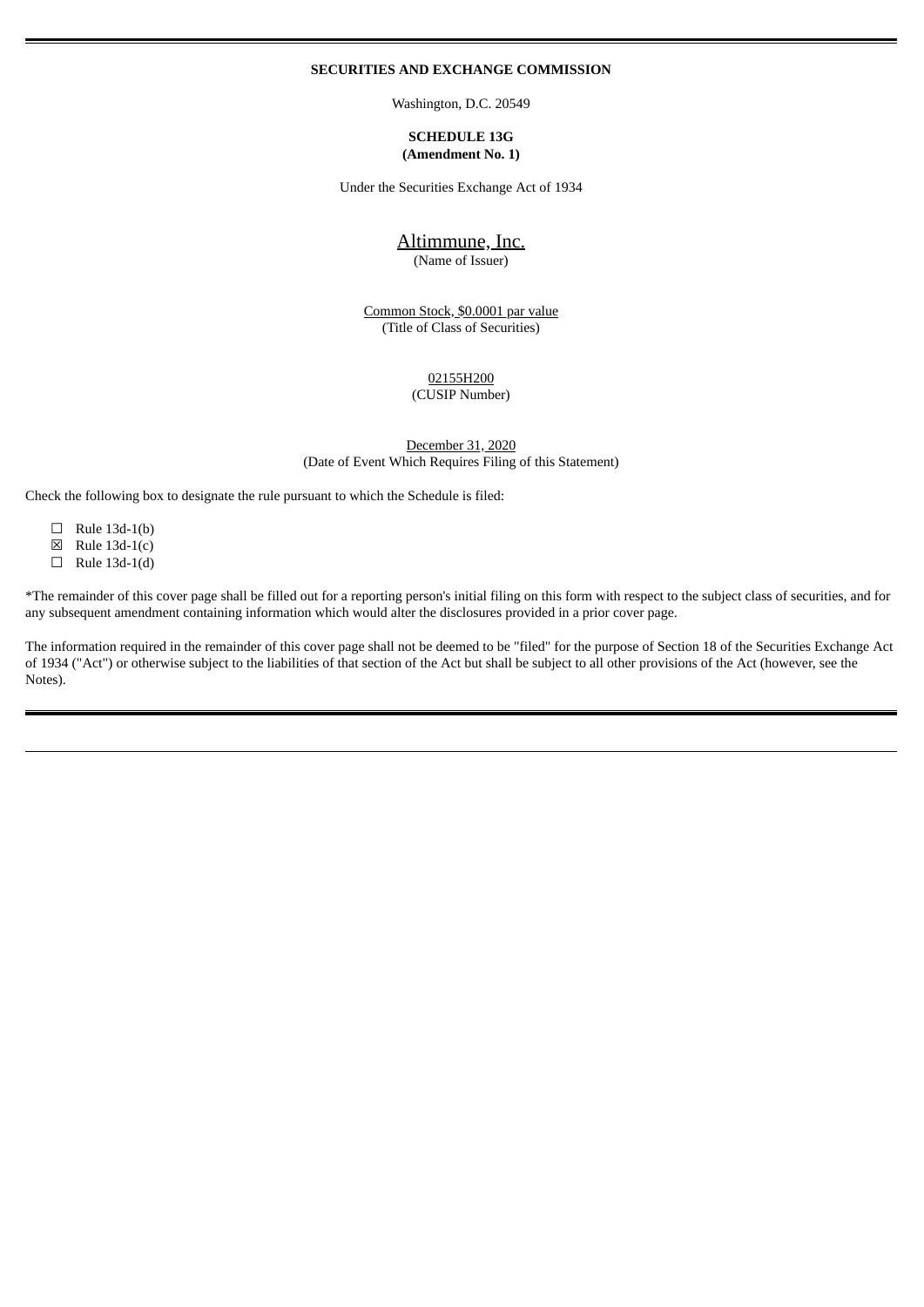# **CUSIP No. 02155H200**

- **1. Names of Reporting Persons I.R.S. Identification Nos. of above persons (entities only)** D. E. Shaw & Co., L.P. 13-3695715 **2. Check the Appropriate Box if a Member of a Group (See Instructions) (a)** [ ] **(b)** [ ] **3. SEC Use Only 4. Citizenship or Place of Organization** Delaware **Number of Shares Beneficially Owned by Each Reporting Person With 5. Sole Voting Power** -0- **6. Shared Voting Power** 1,168,394 **7. Sole Dispositive Power** -0- **8. Shared Dispositive Power** 1,193,694 **9. Aggregate Amount Beneficially Owned by Each Reporting Person** 1,193,694 **10. Check if the Aggregate Amount in Row (9) Excludes Certain Shares (See Instructions) [ ] 11. Percent of Class Represented by Amount in Row (9)** 3.6%
	- **12. Type of Reporting Person (See Instructions)** IA, PN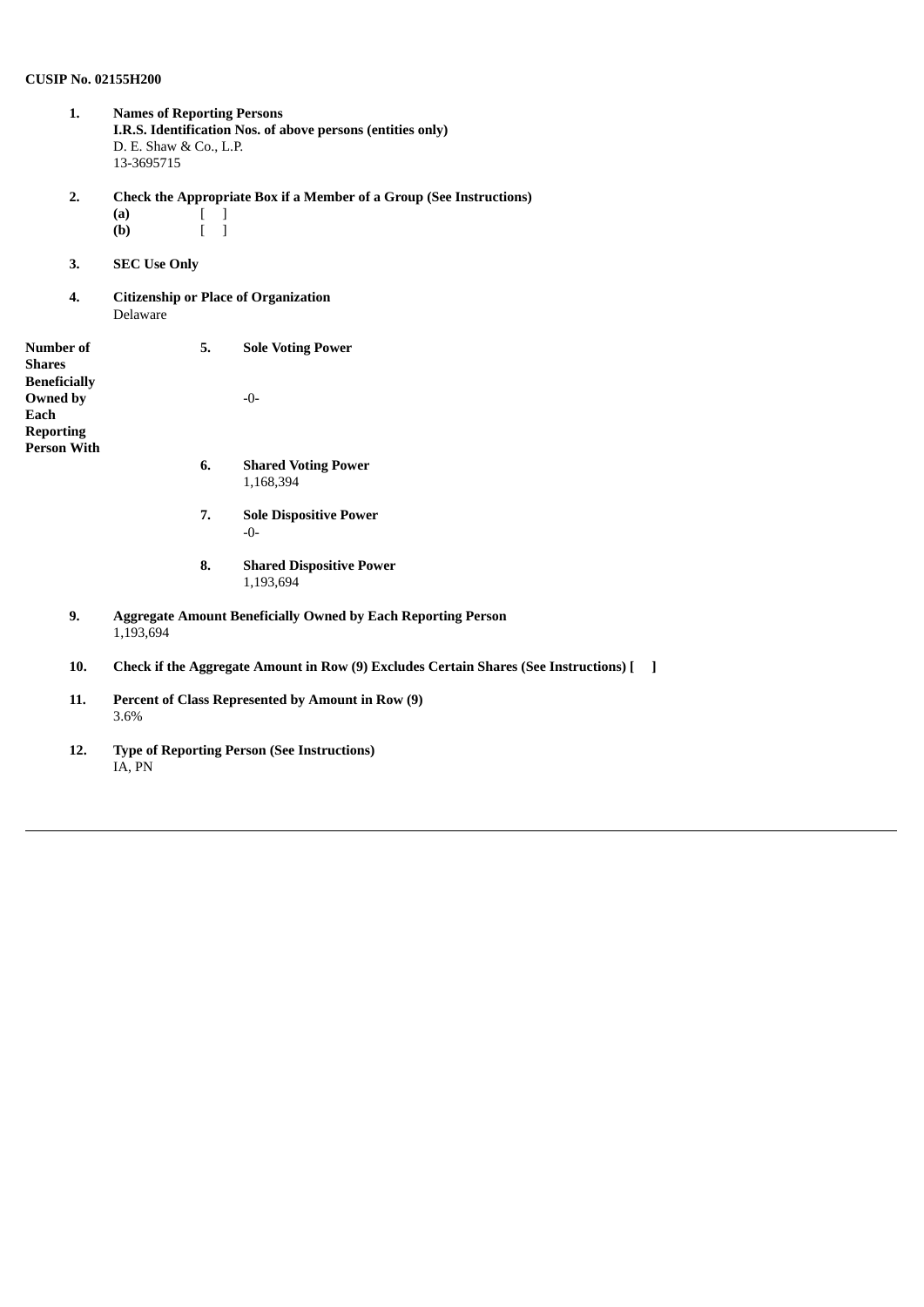# **CUSIP No. 02155H200**

- **1. Names of Reporting Persons I.R.S. Identification Nos. of above persons (entities only)** David E. Shaw
- **2. Check the Appropriate Box if a Member of a Group (See Instructions)**  $(a)$   $[$   $]$ **(b)** [ ]
- **3. SEC Use Only**
- **4. Citizenship or Place of Organization** United States

| Number of<br><b>Shares</b><br><b>Beneficially</b>          | 5.        | <b>Sole Voting Power</b>                                                              |                |
|------------------------------------------------------------|-----------|---------------------------------------------------------------------------------------|----------------|
| Owned by<br>Each<br><b>Reporting</b><br><b>Person With</b> |           | $-0-$                                                                                 |                |
|                                                            | 6.        | <b>Shared Voting Power</b><br>1,168,394                                               |                |
|                                                            | 7.        | <b>Sole Dispositive Power</b><br>-0-                                                  |                |
|                                                            | 8.        | <b>Shared Dispositive Power</b><br>1,193,694                                          |                |
| 9.                                                         | 1,193,694 | <b>Aggregate Amount Beneficially Owned by Each Reporting Person</b>                   |                |
| 10.                                                        |           | Check if the Aggregate Amount in Row (9) Excludes Certain Shares (See Instructions) [ | $\blacksquare$ |

- **11. Percent of Class Represented by Amount in Row (9)** 3.6%
- **12. Type of Reporting Person (See Instructions)** IN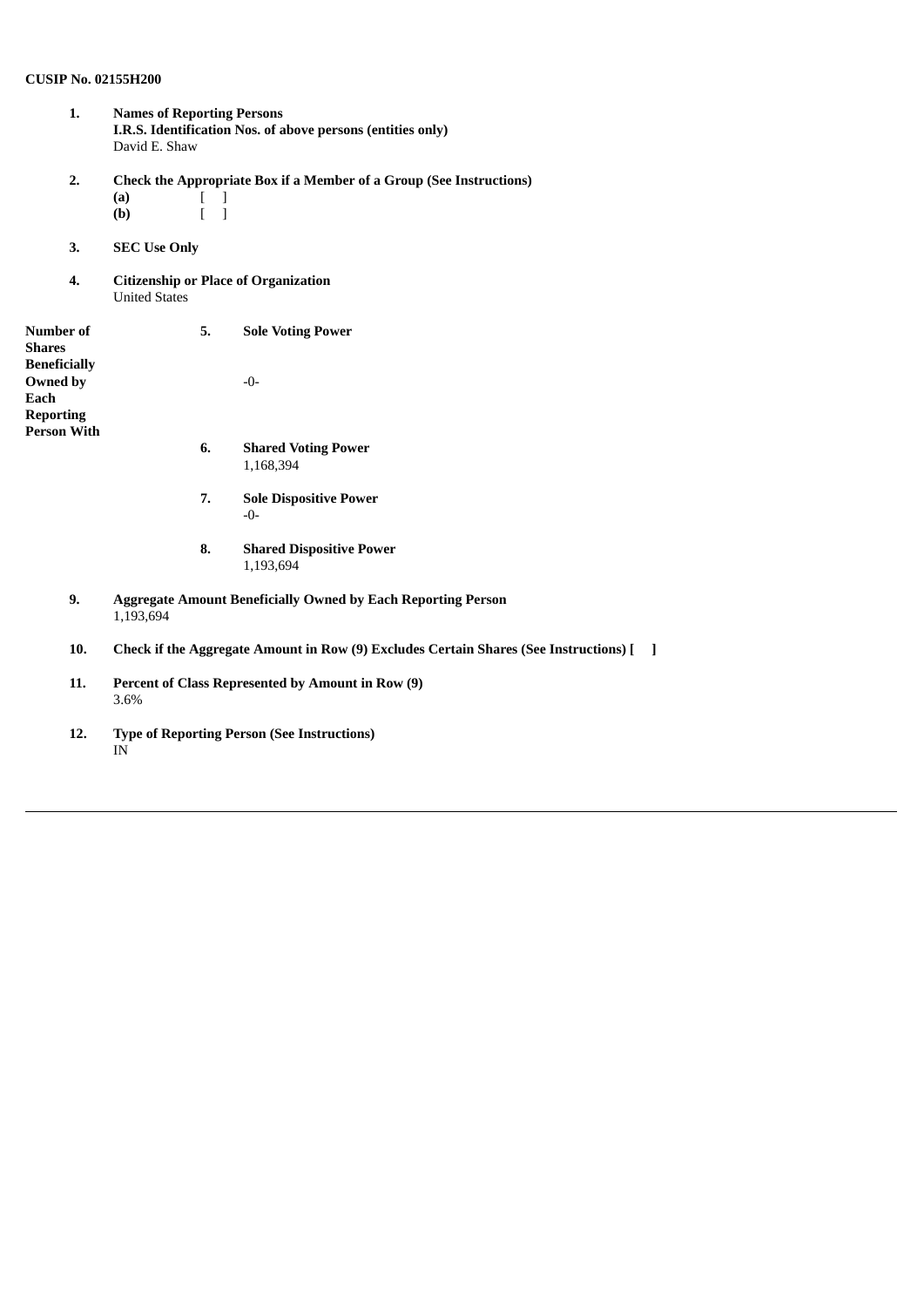| Item 1.        |                |                                                                                                                                                                                               |                                                                                                                                                                                                            |
|----------------|----------------|-----------------------------------------------------------------------------------------------------------------------------------------------------------------------------------------------|------------------------------------------------------------------------------------------------------------------------------------------------------------------------------------------------------------|
|                | (a)            | <b>Name of Issuer</b><br>Altimmune, Inc.                                                                                                                                                      |                                                                                                                                                                                                            |
|                | (b)            | <b>Address of Issuer's Principal Executive Offices</b><br>910 Clopper Road, Suite 201S<br>Gaithersburg, MD 20878                                                                              |                                                                                                                                                                                                            |
| Item 2.        |                |                                                                                                                                                                                               |                                                                                                                                                                                                            |
|                | (a)            | <b>Name of Person Filing</b><br>D. E. Shaw & Co., L.P.<br>David E. Shaw                                                                                                                       |                                                                                                                                                                                                            |
|                | (b)            | Address of Principal Business Office or, if none, Residence<br>The business address for each reporting person is:<br>1166 Avenue of the Americas, 9 <sup>th</sup> Floor<br>New York, NY 10036 |                                                                                                                                                                                                            |
|                | (c)            | Citizenship<br>David E. Shaw is a citizen of the United States of America.                                                                                                                    | D. E. Shaw & Co., L.P. is a limited partnership organized under the laws of the state of Delaware.                                                                                                         |
|                | (d)            | <b>Title of Class of Securities</b><br>Common Stock, \$0.0001 par value                                                                                                                       |                                                                                                                                                                                                            |
|                | (e)            | <b>CUSIP Number</b><br>02155H200                                                                                                                                                              |                                                                                                                                                                                                            |
| Item 3.        |                |                                                                                                                                                                                               | If this statement is filed pursuant to Rule 13d-1(b) or 13d-2(b) or (c), check whether the person filing is a:                                                                                             |
|                | Not Applicable |                                                                                                                                                                                               |                                                                                                                                                                                                            |
| Item 4.        |                | Ownership                                                                                                                                                                                     |                                                                                                                                                                                                            |
|                |                | As of December 31, 2020:                                                                                                                                                                      |                                                                                                                                                                                                            |
|                |                | (a) Amount beneficially owned:                                                                                                                                                                |                                                                                                                                                                                                            |
|                |                | D. E. Shaw & Co., L.P.:                                                                                                                                                                       | 1,193,694 shares<br>This is composed of (i) 503,509 shares in the name of D. E. Shaw Oculus Portfolios, L.L.C. and<br>(ii) 690,185 shares under the management of D. E. Shaw Investment Management, L.L.C. |
| David E. Shaw: |                |                                                                                                                                                                                               | 1,193,694 shares<br>This is composed of (i) 503,509 shares in the name of D. E. Shaw Oculus Portfolios, L.L.C. and<br>(ii) 690,185 shares under the management of D. E. Shaw Investment Management, L.L.C. |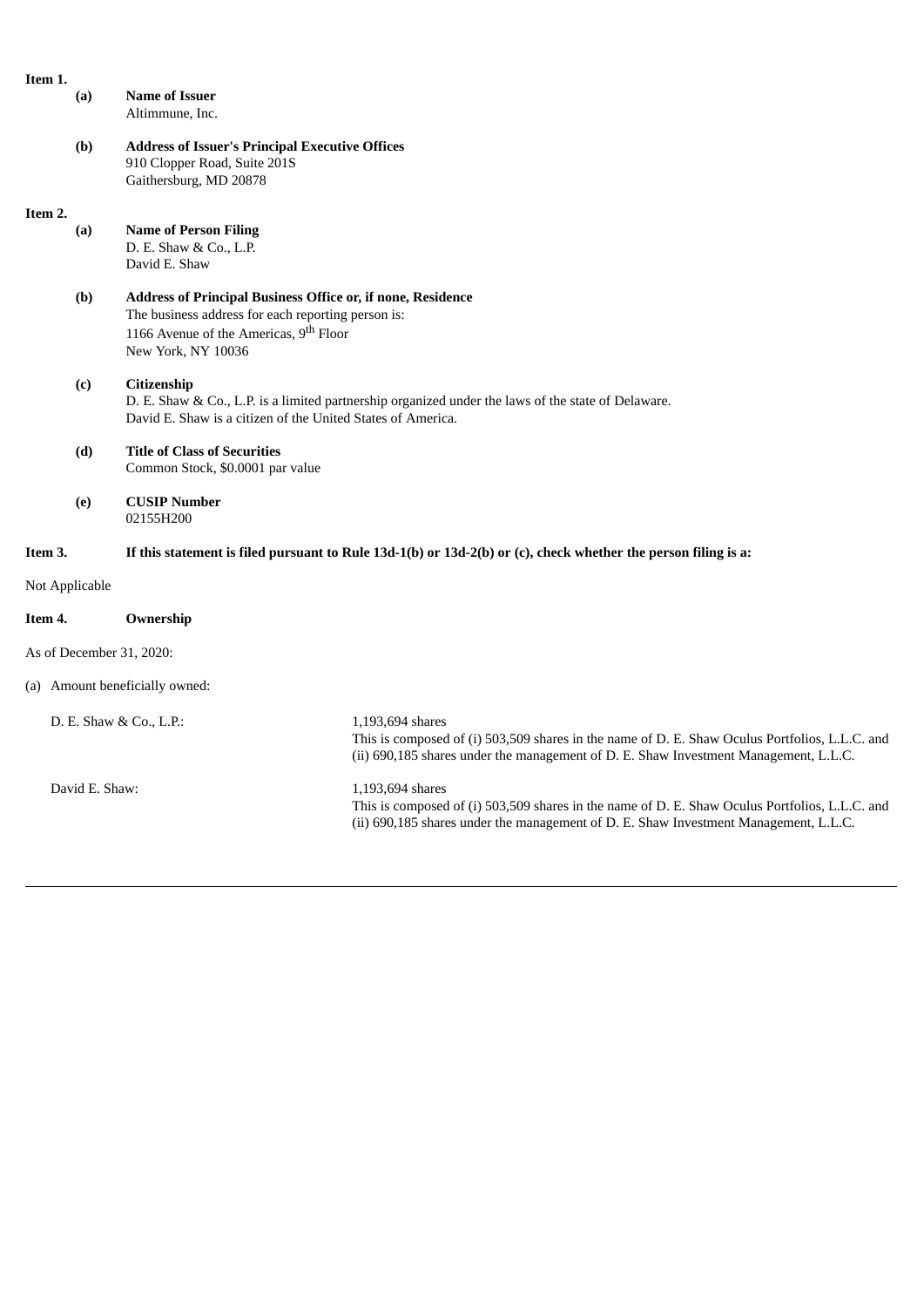| D. E. Shaw & Co., L.P.:<br>David E. Shaw: | 3.6%                                                                                                                                                                                                                                                                            |
|-------------------------------------------|---------------------------------------------------------------------------------------------------------------------------------------------------------------------------------------------------------------------------------------------------------------------------------|
|                                           |                                                                                                                                                                                                                                                                                 |
|                                           | 3.6%                                                                                                                                                                                                                                                                            |
| D. E. Shaw & Co., L.P.:<br>David E. Shaw: | -0- shares<br>-0- shares                                                                                                                                                                                                                                                        |
| D. E. Shaw & Co., L.P.:<br>David E. Shaw: | 1,168,394 shares<br>1,168,394 shares                                                                                                                                                                                                                                            |
| D. E. Shaw & Co., L.P.:<br>David E. Shaw: | -0- shares<br>-0- shares                                                                                                                                                                                                                                                        |
| D. E. Shaw & Co., L.P.:<br>David E. Shaw: | 1,193,694 shares<br>1,193,694 shares                                                                                                                                                                                                                                            |
|                                           | Number of shares to which the person has:<br>(i) Sole power to vote or to direct the vote:<br>(ii) Shared power to vote or to direct the vote:<br>(iii) Sole power to dispose or to direct the disposition of:<br>(iv) Shared power to dispose or to direct the disposition of: |

David E. Shaw does not own any shares directly. By virtue of David E. Shaw's position as President and sole shareholder of D. E. Shaw & Co., Inc., which is the general partner of D. E. Shaw & Co., L.P., which in turn is the investment adviser of D. E. Shaw Oculus Portfolios, L.L.C. and the managing member of D. E. Shaw Investment Management, L.L.C., and by virtue of David E. Shaw's position as President and sole shareholder of D. E. Shaw & Co. II, Inc., which is the managing member of D. E. Shaw & Co., L.L.C., which in turn is the manager of D. E. Shaw Oculus Portfolios, L.L.C., David E. Shaw may be deemed to have the shared power to vote or direct the vote of 1,168,394 shares, and the shared power to dispose or direct the disposition of 1,193,694 shares, the 1,193,694 shares as described above constituting 3.6% of the outstanding shares and, therefore, David E. Shaw may be deemed to be the beneficial owner of such shares. David E. Shaw disclaims beneficial ownership of such 1,193,694 shares.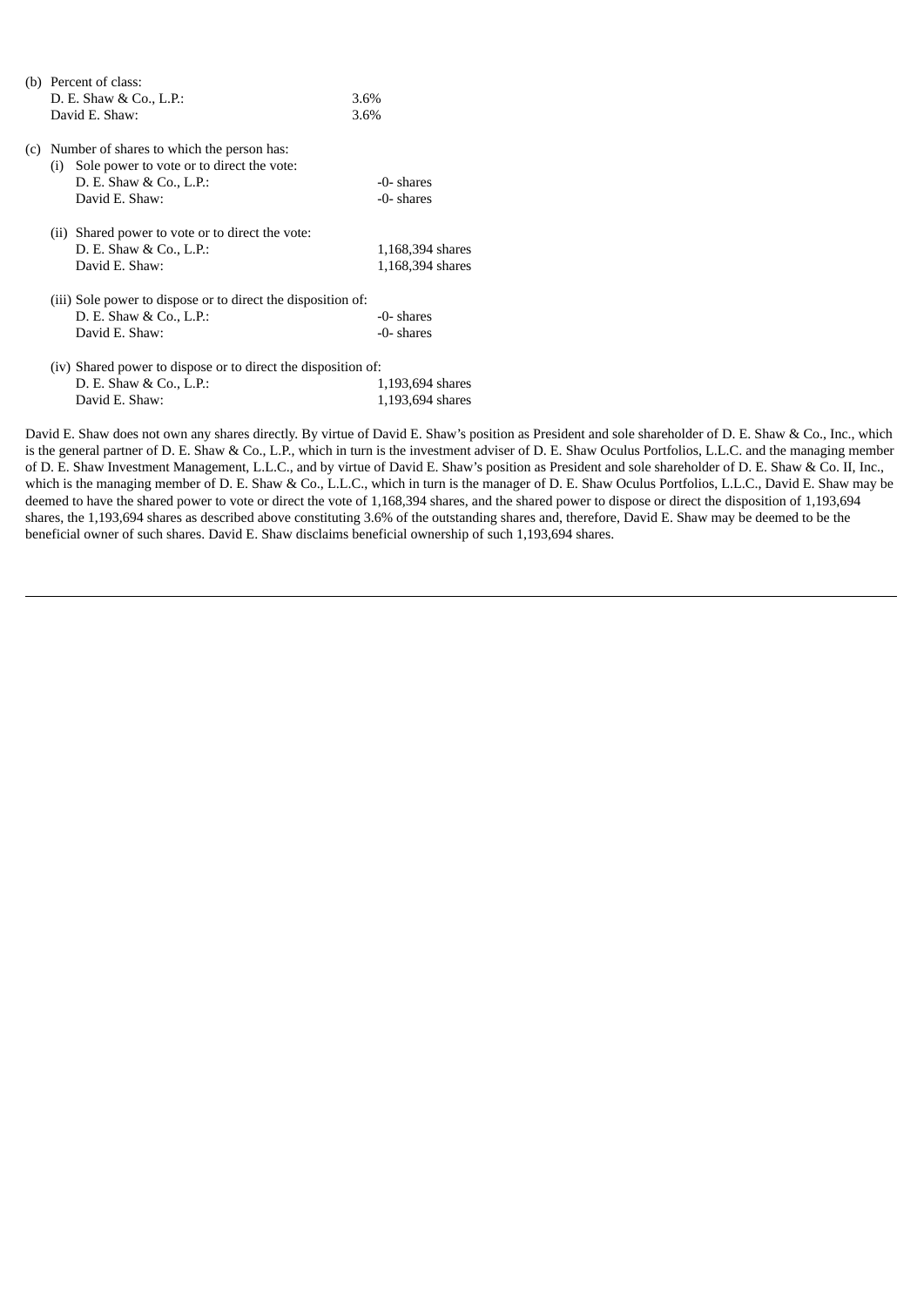# **Item 5. Ownership of Five Percent or Less of a Class**

If this statement is being filed to report the fact that as of the date hereof the reporting person has ceased to be the beneficial owner of more than 5 percent of the class of securities, check the following [X].

| Item 6.<br>Not Applicable | <b>Ownership of More than Five Percent on Behalf of Another Person.</b>                                                                                                              |
|---------------------------|--------------------------------------------------------------------------------------------------------------------------------------------------------------------------------------|
| Item 7.                   | Identification and Classification of the Subsidiary Which Acquired the Security Being Reported on By the Parent Holding<br><b>Company or Control Person.</b>                         |
| Not Applicable            |                                                                                                                                                                                      |
| Item 8.<br>Not Applicable | <b>Identification and Classification of Members of the Group</b>                                                                                                                     |
| Item 9.<br>Not Applicable | <b>Notice of Dissolution of Group</b>                                                                                                                                                |
| Item 10.                  | <b>Certification</b><br>By signing below, each of D. E. Shaw & Co., L.P. and David E. Shaw certify that, to the best of such reporting person's knowledge and belief, the securities |

referred to above were not acquired and are not held for the purpose of or with the effect of changing or influencing the control of the issuer of the securities and were not acquired and are not held in connection with or as a participant in any transaction having such purposes or effect.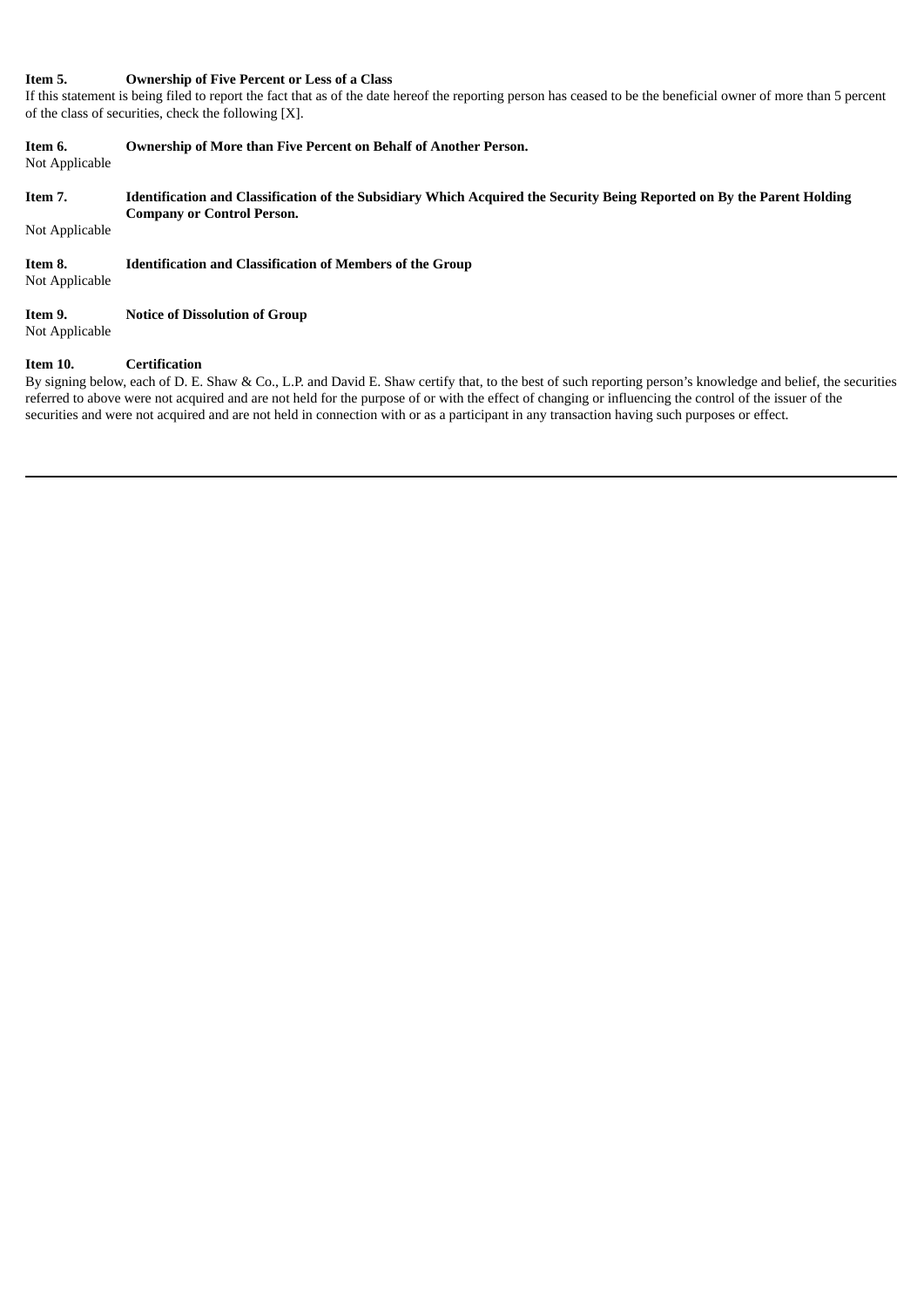# **SIGNATURE**

After reasonable inquiry and to the best of their knowledge and belief, the undersigned certify that the information set forth in this statement is true, complete and correct. A Power of Attorney, dated March 1, 2017, granted by David E. Shaw in favor of Nathan Thomas, is attached hereto.

Dated: February 16, 2021

D. E. Shaw & Co., L.P.

By: /s/ Nathan Thomas Nathan Thomas Chief Compliance Officer

David E. Shaw

By: /s/ Nathan Thomas Nathan Thomas Attorney-in-Fact for David E. Shaw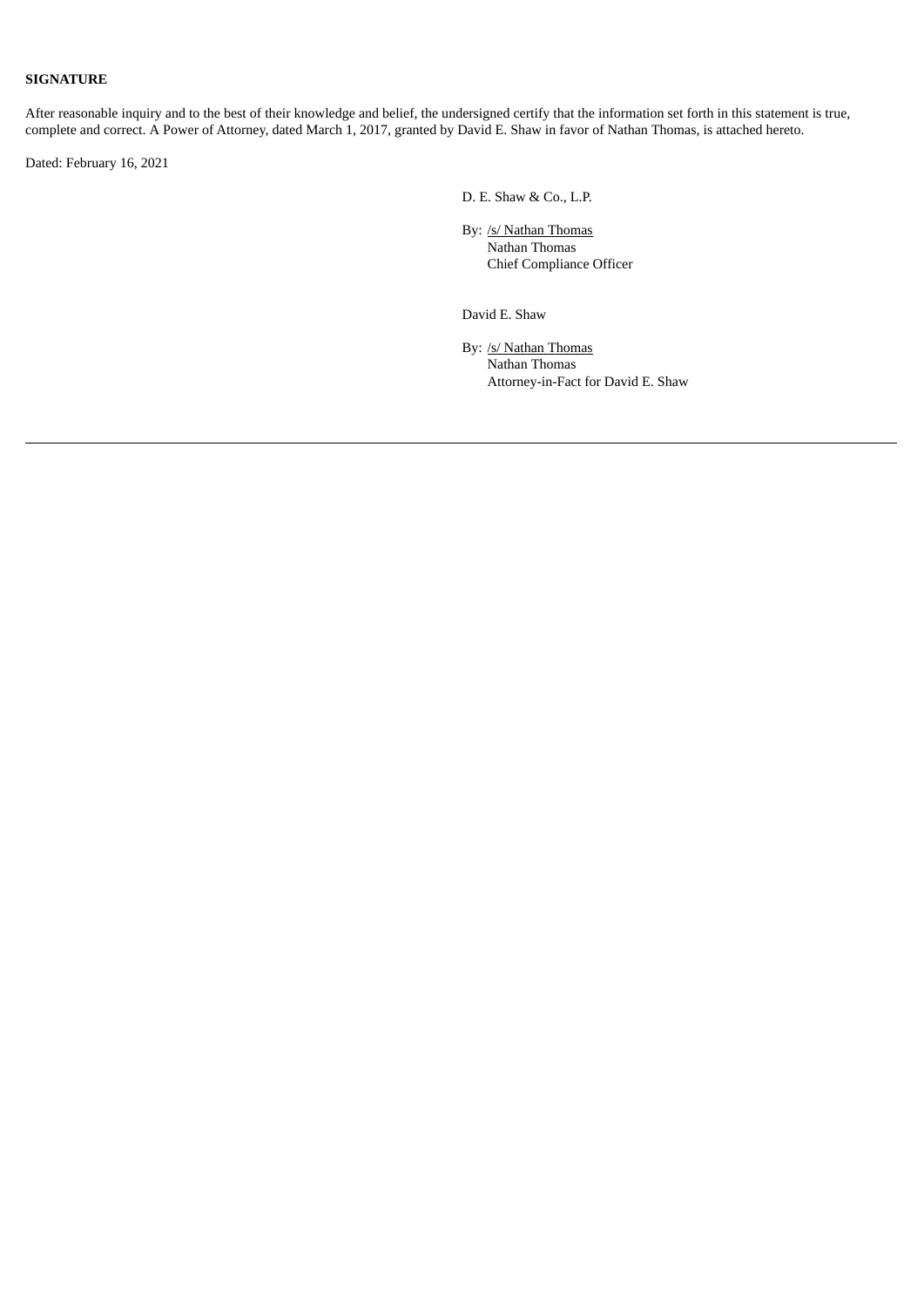### **Exhibit 1**

## POWER OF ATTORNEY FOR CERTAIN REGULATORY FILINGS INCLUDING CERTAIN FILINGS UNDER THE SECURITIES EXCHANGE ACT OF 1934 AND THE INVESTMENT ADVISERS ACT OF 1940

I, David E. Shaw, hereby make, constitute, and appoint each of:

Edward Fishman,

Julius Gaudio,

Martin Lebwohl,

Maximilian Stone,

David Sweet,

Nathan Thomas, and

Eric Wepsic,

acting individually, as my agent and attorney-in-fact, with full power of substitution, for the purpose of, from time to time, (i) executing in my name and/or my capacity as President of D. E. Shaw & Co., Inc. (acting for itself or as the general partner of D. E. Shaw & Co., L.P. and general partner, managing member, or manager of other entities, any of which in turn may be acting for itself or other entities) all documents, certificates, instruments, statements, other filings, and amendments to the foregoing (collectively, "documents") determined by such person to be necessary or appropriate to comply with any registration or regulatory disclosure requirements and/or ownership or control-person reporting requirements imposed by any United States or non-United States governmental or regulatory authority, including without limitation Form ADV, Forms 3, 4, 5, and 13F, and Schedules 13D and 13G required to be filed with the United States Securities and Exchange Commission, and (ii) delivering, furnishing, or filing any such documents to or with the appropriate governmental or regulatory authority. Any such determination shall be conclusively evidenced by such person's execution, delivery, furnishing, and/or filing of the applicable document.

This power of attorney shall be valid from the date hereof and replaces the power granted on January 1, 2017, which is hereby cancelled.

IN WITNESS HEREOF, I have executed this instrument as of the date set forth below.

Date: March 1, 2017

DAVID E. SHAW, as President of D. E. Shaw & Co., Inc. /s/ David E. Shaw New York, New York